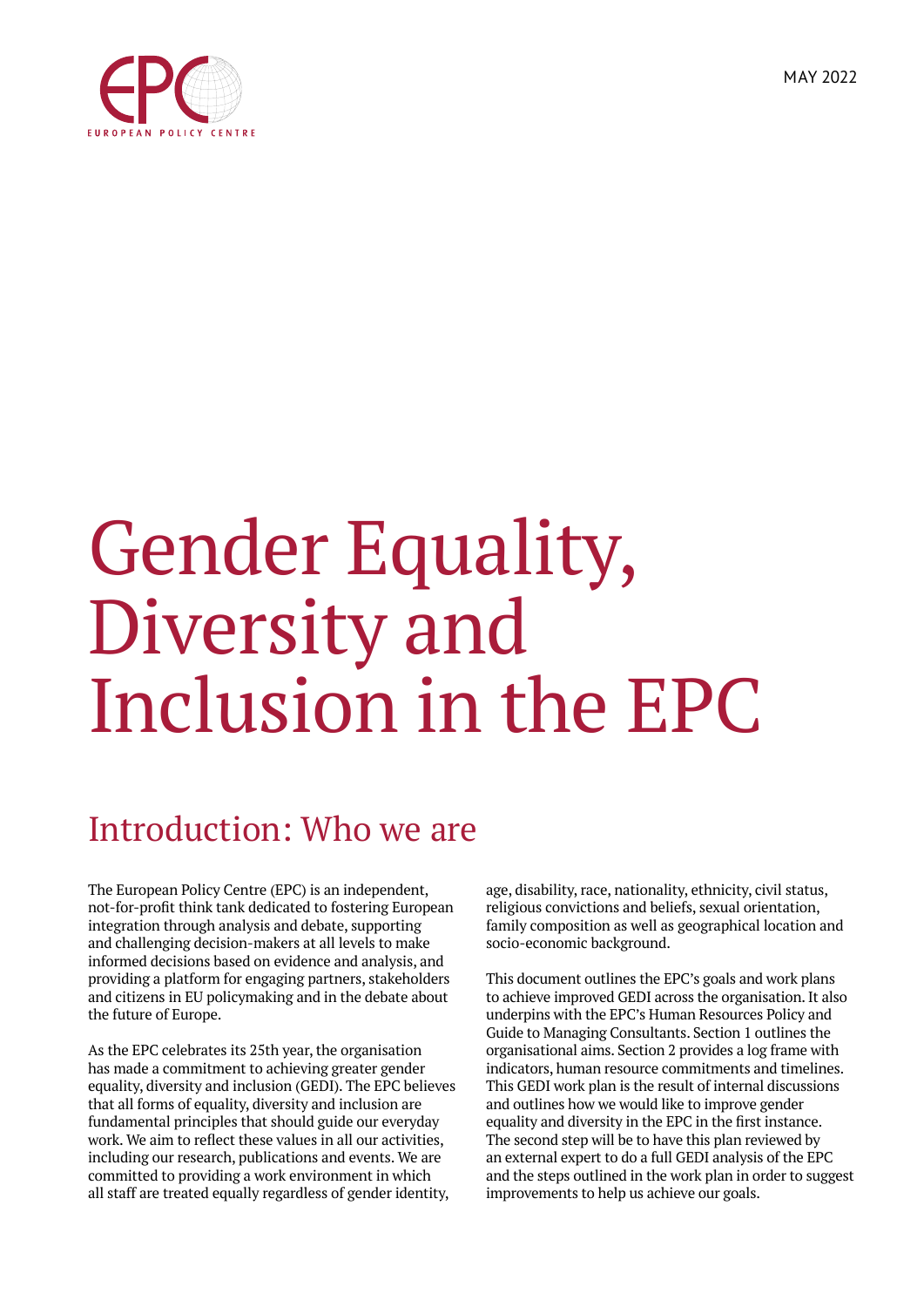## Section 1: GEDI in the EPC

The degree to which activities within individual programmes meet targets depends greatly on the analysts recruited in the different teams. It is the goal of the EPC to have more gender equality and diversity throughout the organisation. In addition to making the EPC more representative of Europe, this will also help to promote more thought leadership on gender equality and diversity in our publications and events. Like many other organisations working on European policy, including the European institutions, we recognise that the EPC is not yet diverse, and still has some way to go before we achieve a good gender balance in all our activities. We hope that by improving this situation, we can also influence others to do the same and improve the accountability and inclusiveness of European policymaking in general.

#### **GOVERNANCE**

The EPC will seek to diversify the composition of its Governing Board, Strategic Council and Senior Advisers. Head of Programmes should be encouraged to make recommendations for potential Senior Advisers and Strategic Council members with a particular emphasis on creating a more diverse pool of expertise and backgrounds.

#### **RESEARCH**

The EPC believes that research quality benefits from various types of diversity, including work experience, gender, ethnicity, cultural backgrounds, as well as nationality. A more diverse team with different life experiences and better gender equality throughout the organisation will bring in more diversity in our thought leadership. The EPC endeavours to increase its diversity in recruitment at all levels and structures through the measures outline in Annex 1, and below.

Gender and diversity should be considered in all aspects of the research process itself. EPC analysts will be encouraged to include gender equality and diversity in their research; in the design of research – when conducting interviews, for instance – and through including considerations of GEDI in our publications. Beyond gender and social categories, factors including ethnicity and race, social class and wealth, culture, gender identity and sexual orientation (LGBTI+ issues) and disability should all be included.

The EPC will hold internal trainings (via its Lunch and Learn format) on how to include gender and diversity in research. This will be based on academic guidance that already exists and examples of good practice in the EPC and similar think tanks.

#### **PUBLICATIONS & CONTENT**

The EPC actively seeks to address the current gender imbalance in our publications output. As the team grows more diverse, we will continue to monitor gender balance and diversity in the authorship of our own publications.

Heads of Programmes will encourage all members of their teams to write and will seek to identify and counter the factors which contribute to the current situation where we have fewer publications from female analysts. For example, Heads of Programmes and Senior Policy Analysts will be actively encouraged to mentor female colleagues, who are often in more junior positions in their research and publications.

To further increase diversity both in terms of authorship and content of publications, the EPC will pursue collaborations with a diverse range of external authors taking into consideration inter alia gender, ethnicity, racial origins, culture, geographical diversity, as well as age/experience.

The EPC will explore the creation of a 'diversity prize' to be awarded to those who promote and encourage the wider representation of voices beyond Brussels. The prize will be defined in 2022 and may run from 2023.

#### **EVENTS**

EPC will continue to monitor the gender balance of all events. We will also monitor, in so far as this is possible other diversity indicators including:

- **a.** Geographical diversity
- **b.** Groups, for example civil society, trade unions, industry
- **c.** Political representation, where relevant
- **d.** Age/experience

All events and panels in the EPC are counted in the GEDI monitoring system. Therefore, all events should aim to have as diverse and gender balanced panel as possible.

For the purpose of monitoring, moderators and analyst chairs will be counted separately from speakers. While moderators play an essential role in any event, their role is different to that of the speaker. The gender and diversity of moderators (according to the above indicators) will also be monitored to ensure gender balance and diversity of moderation across all events.

Reports and experience show that women decline event invitations more often than men. When organising events, the EPC will be mindful of the barriers that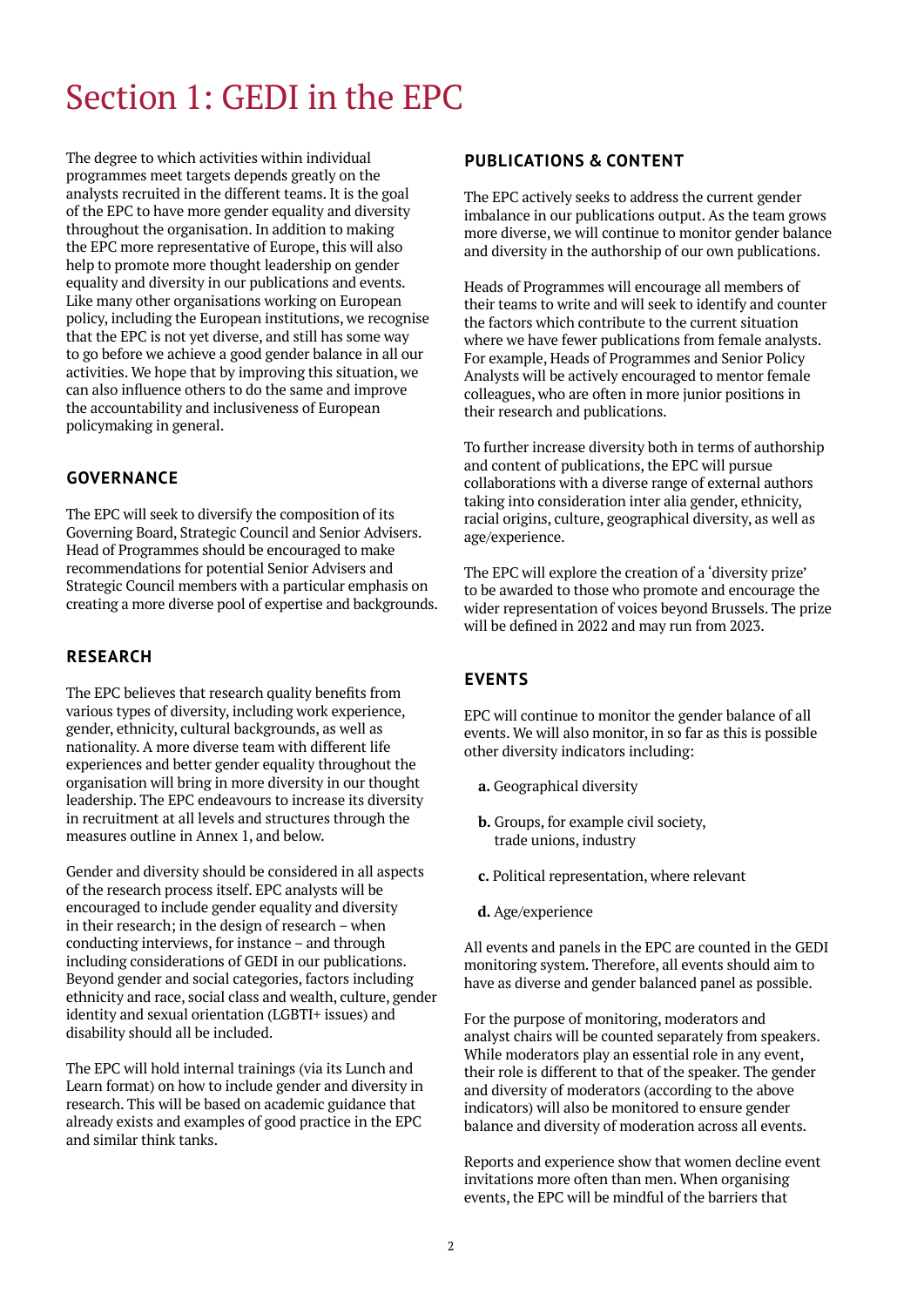prevent those less represented from participating in events. These include:

- $\blacktriangleright$  Women are still more likely to be primary caregivers, and are less likely to want to jump in to an event at the last minute.
- $\blacktriangleright$  Experience shows that female experts are less likely to want to join a panel at short notice
- $\blacktriangleright$  A smaller pool of experts in some specialities, such as economics, to draw on.

These factors point to different kinds of organisational structures needing to be in place in order to remove barriers to participation in EPC events. The EPC will, where possible, aim to have longer lead times on speaker invitations which benefit everyone, but women in particular. This will also enable analysts to have more time to identify speakers from diverse backgrounds in fields where this is more challenging, such as economics. Programmes will also be conscious of the timing of events and the barriers that can create. In addition, in some programme areas, the pool of expert women speakers is currently smaller.

The EPC will promote internal communication and sharing of expertise in the selection of speakers to ensure gender-balanced and diverse panels. Within the boundaries of GDPR, a centralised database of speakers invited to events will be created for internal use that can act as a valuable resource for the EPC's speaker pool and programme's networks.

#### **GENDER EQUITY AND DIVERSITY IN THE EPC TEAM**

The internal gender and diversity analysis will also include an assessment of how to make the EPC's recruitment processes more equal and encourage more diversity in the applications.

#### **RECRUITMENT AND ADVANCEMENT**

Actions will be taken to eliminate potential bias in the recruitment processes such as the use of blind applications and using a semi-structured interview process that ensures all candidates are asked similar questions while allowing for personalised lines of enquiry depending on the programme's requirements.

In order to increase diversity in the EPC team, we will aim to widen the recruitment net, establishing connections with universities that encourage researchers and students from diverse backgrounds. We will also encourage all EPC staff to share opportunities with their networks.

The gender and diversity analysis will critically review our selection procedures and make recommendations on how to ensure equal opportunities in the EPC recruitment process.

#### **TRAINING**

Our overall goal is to make sure that all EPC staff are more consciously aware about the benefits of gender equality and diversity in the organisation. Training is available for anyone engaged on and EPC contract without bias or discrimination.

Training on eliminating biases against anyone on the basis of gender, ethnicity, race, sexuality and other factors described above will be provided to everyone in the EPC team as well.

#### **WELL-BEING**

Developing a sense of organisational and individual well-being at work has been particularly challenging everywhere during the pandemic. As we move out of the most intense phases of the pandemic, the focus of EPC's well-being work will be on ensuring that flexible working remains a possibility while reconnecting the team and ensuring a safe space to address challenging or sensitive issues. The EPC's HR Policy and Guide to Managing Consultants outline in more detail the processes for formal complaints procedures and flexible working.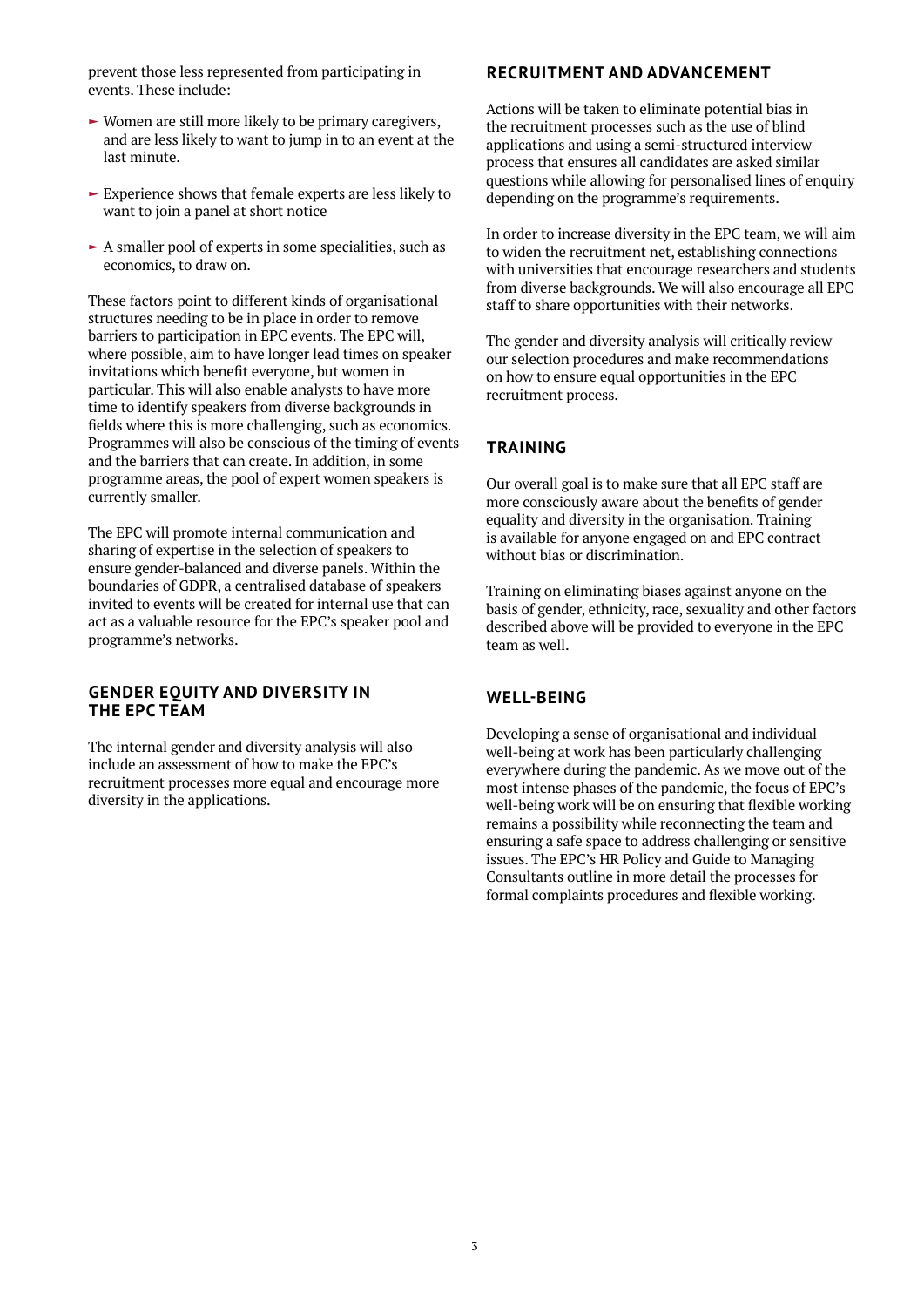# Section 2: GEDI workplan

| Area                        | Goals                                                                                                                                                                                                                      | <b>Indicators</b>                                                                                                                | <b>Milestones</b>                                                                                                                            | <b>Actions</b>                                                                                    | <b>Responsibility</b>           | <b>Deadline</b>                              |
|-----------------------------|----------------------------------------------------------------------------------------------------------------------------------------------------------------------------------------------------------------------------|----------------------------------------------------------------------------------------------------------------------------------|----------------------------------------------------------------------------------------------------------------------------------------------|---------------------------------------------------------------------------------------------------|---------------------------------|----------------------------------------------|
| All EPC                     | 1. Identify biases in EPC<br>that prevent gender<br>equality and greater<br>diversity<br>2. Analyse this GEDI<br>plan to see where<br>improvements can<br>be made<br>3. Operationalise the<br>contents of this<br>workplan | Identify an expert to<br>carry this out<br>Implement the audit<br>Guide on GEDI in<br>research, publications<br>and events       | <b>GEDI</b> analysis<br>conducted with<br>recommendations<br>for tackling gender<br>bias and barriers<br>to diversity in the<br>organisation | <b>EPC GEDI</b><br><b>AUDIT</b>                                                                   | <b>GEDI Team</b>                | June 2022                                    |
| Governance                  | A more diverse Governing<br>Board, General Assembly<br>and Strategic Council                                                                                                                                               | Equal number of<br>men and women<br>nominated for<br>positions in these<br>bodies<br>EPC governing bodies<br>are more diverse    | Gender balance in<br>all EPC governance<br>structures<br>More diversity in<br>all EPC governance<br>structures                               | <b>EPC Governing</b><br>Board<br>nominate<br>members<br>from diverse<br>backgrounds               | <b>EPC Governing</b><br>Board   | Ongoing                                      |
| Research                    | EPC analysts consciously<br>obtain their information<br>from a more diverse<br>range of sources.                                                                                                                           | Training on how<br>to include GEDI in<br>research plans                                                                          | Inclusion of<br>GEDI factors in<br>research and<br>thought leadership<br>becomes<br>normalised                                               | Lunch and Learn<br>Training<br>External<br>Training                                               | Heads of<br>Programmes          | End of 2022                                  |
|                             |                                                                                                                                                                                                                            | Specific questions<br>about this in annual<br>discussions with<br>analysts<br>GEDI included in all<br>job descriptions           | Consistent<br>inclusion of<br>GEDI in research<br>becomes a step for<br>consideration of a<br>more responsible<br>contract in the EPC        | Include<br>section<br>on GEDI in<br>annual<br>discussions<br>with<br>consultants                  | Heads of<br>Programmes/COO      | Annually<br>starting in<br>September<br>2022 |
| Publications<br>and content | EPC publications are<br>authored by team<br>members of all genders<br>equally                                                                                                                                              | Number of<br>publications by male,<br>female, and non-<br>binary authors in the<br>EPC                                           | Gender-balanced<br>authorship list                                                                                                           | Monitored by the<br>Communications<br>team                                                        | Head of<br>Communications       | Ongoing                                      |
|                             | EPC publications include<br>more gender equality and<br>diversity issues                                                                                                                                                   | Number of publication   GEDI mainstreamed<br>titles that include<br>discussions on how<br>EU policies affect<br>different people | in to many EPC<br>publications                                                                                                               | Monitored by the<br>Communications<br>team                                                        | Head of<br>Communications       | Start June<br>2022                           |
|                             |                                                                                                                                                                                                                            | Policy<br>recommendations<br>that take into account<br>gender and diversity                                                      |                                                                                                                                              |                                                                                                   |                                 |                                              |
|                             | The EPC opens channels<br>for people from<br>diverse backgrounds<br>to contribute to the EU<br>policy debate                                                                                                               | EPC diversity prize<br>explored                                                                                                  | If successful, the<br>prize will be run in<br>2023                                                                                           | <b>GEDI</b><br>meetings with<br>Management<br>Team to discuss<br>how to take<br>initative forward | GEDI and<br>Management<br>teams | October 2022                                 |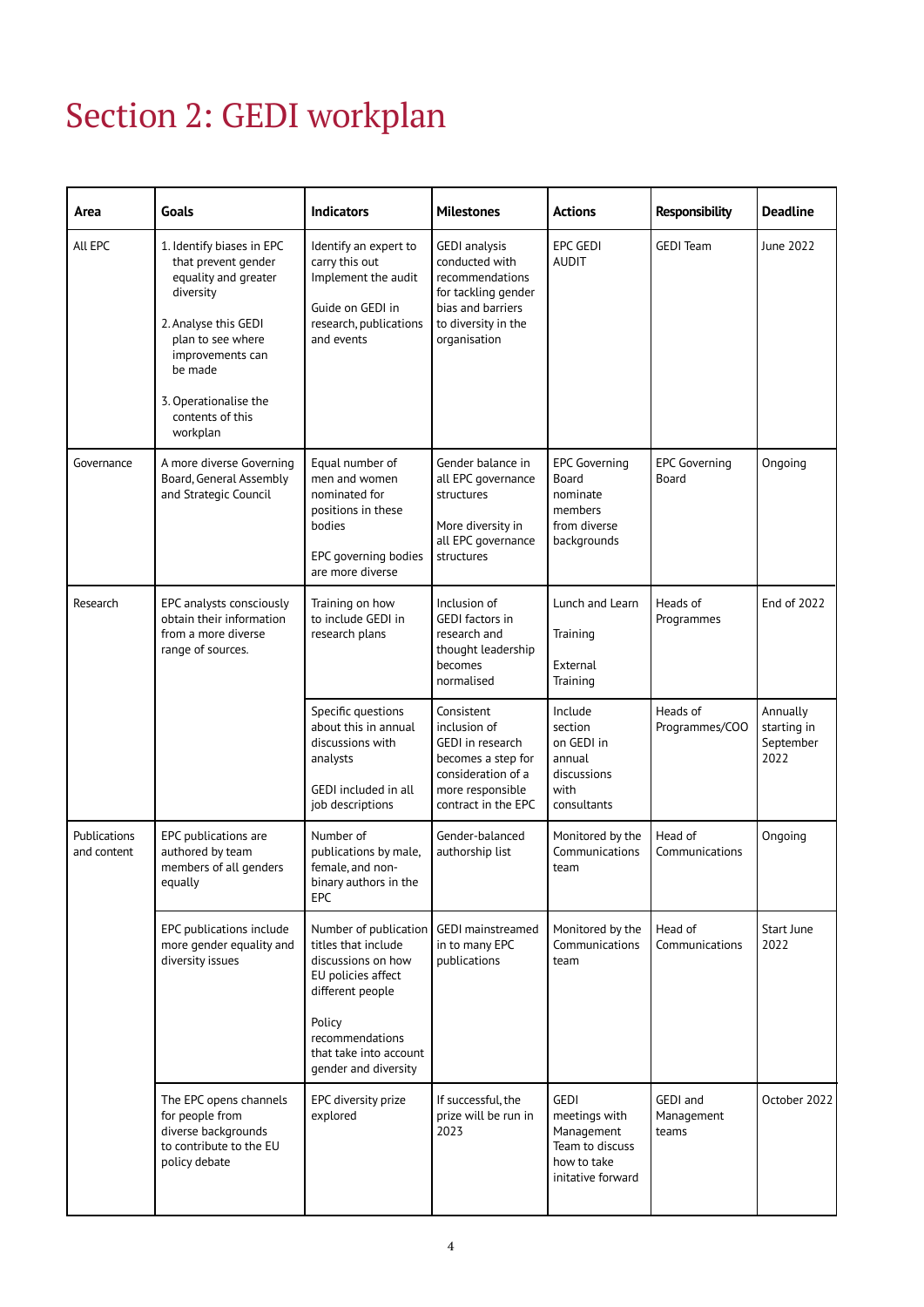| Area                              | Goals                                                            | <b>Indicators</b>                                                                                                                          | <b>Milestones</b>                                                                                                     | <b>Actions</b>                                                                                                 | <b>Responsibility</b>            | <b>Deadline</b>                                                              |
|-----------------------------------|------------------------------------------------------------------|--------------------------------------------------------------------------------------------------------------------------------------------|-----------------------------------------------------------------------------------------------------------------------|----------------------------------------------------------------------------------------------------------------|----------------------------------|------------------------------------------------------------------------------|
| Events                            | EPC events are known for<br>being gender-balanced<br>and diverse | Number of male/<br>female/non-binary<br>speakers                                                                                           | Gender parity in<br>the number of<br>speakers each year                                                               | Monitored by<br>Events team                                                                                    | Events<br>Administrator          | Start<br>monitoring<br>June 2022                                             |
|                                   |                                                                  | Number of male/<br>female/non-binary<br>moderators                                                                                         | Gender parity in<br>the number of<br>moderators<br>each year                                                          | Monitored by<br>Events team                                                                                    | Events<br>Administrator          | Start<br>monitoring<br>June 2022                                             |
|                                   |                                                                  | EPC speakers<br>represent:<br>a. Geographical<br>diversity<br>b. Groups represented<br>c. Political<br>representation<br>d. Age/experience | A marked increase<br>of speakers<br>from diverse<br>backgrounds in<br>2022                                            | Monitored by<br>Events team                                                                                    | Events<br>Administrator          | By mid-2023,<br>the statistics<br>show GEDI<br>improvements<br>in all events |
| Recruitment<br>and<br>advancement | Eliminate bias in<br>recruitment process                         | Analyse EPC<br>recruitment process                                                                                                         | Recommendations<br>to eliminate bias in<br>recruitment process                                                        | EPC GEDI analysis<br>by external expert                                                                        |                                  | June 2022                                                                    |
|                                   |                                                                  | Request applications<br>without photos                                                                                                     | Position<br>applications arrive<br>without candidate<br>photos                                                        | Take up the<br>recommendations<br>of the EPC GEDI<br>analysis                                                  | COO/HRA/CFO                      | End 2022                                                                     |
|                                   |                                                                  | Research whether<br>anonymised<br>applications are<br>effective                                                                            | Decision on<br>anonymised<br>review of position<br>applications                                                       |                                                                                                                | COO                              | In place                                                                     |
|                                   |                                                                  | <b>Selection Panels</b><br>(Management + Heads<br>and SPAs) have GEDI<br>knowledge                                                         | Use a semi-<br>structured<br>interview process                                                                        | Training on<br>unconscious and<br>conscious bias<br>and the need<br>for harmonised<br>interview<br>techniques  | COO/External<br>expert           | End of 2022                                                                  |
|                                   | Increase diversity of<br>applications                            | <b>GEDI</b> analysis<br>identifies barriers<br>in recruitment to<br>increasing diversity                                                   | Recommendations<br>made to<br>Management team                                                                         | Management<br>team agrees on<br>a set of actions<br>to remove<br>recruitment<br>barriers to GEDI<br>in the EPC | COO/Management<br>team           | September<br>2022                                                            |
|                                   |                                                                  | Adverts placed<br>with international<br>networks                                                                                           | Each position<br>application has<br>applications from<br>diverse groups                                               | Advertise our<br>vacancies in<br>diverse channels                                                              | COO/HRA/CFO                      | In place                                                                     |
|                                   |                                                                  | Connections with<br>universities and thank<br>tanks outside of<br>Brussels established                                                     | More traineeship<br>or fellowships<br>with people from<br>backgrounds<br>that are under-<br>represented in<br>the EPC | Connect with<br>universities<br>and training<br>programmes<br>that actively<br>encourage<br>diversity          | HRA/COO/EPC<br><b>GEDI Group</b> | April 2022<br>onwards                                                        |
|                                   |                                                                  | Send all position<br>advertisements to<br>"All EPC" mailing list                                                                           |                                                                                                                       | Link to<br>Connecting<br>Europe<br>programme to<br>identify synergies                                          | All EPC                          | In place                                                                     |
|                                   |                                                                  |                                                                                                                                            |                                                                                                                       | Encourage<br>current diverse<br>staff employees<br>to refer to their<br>connections.                           |                                  |                                                                              |